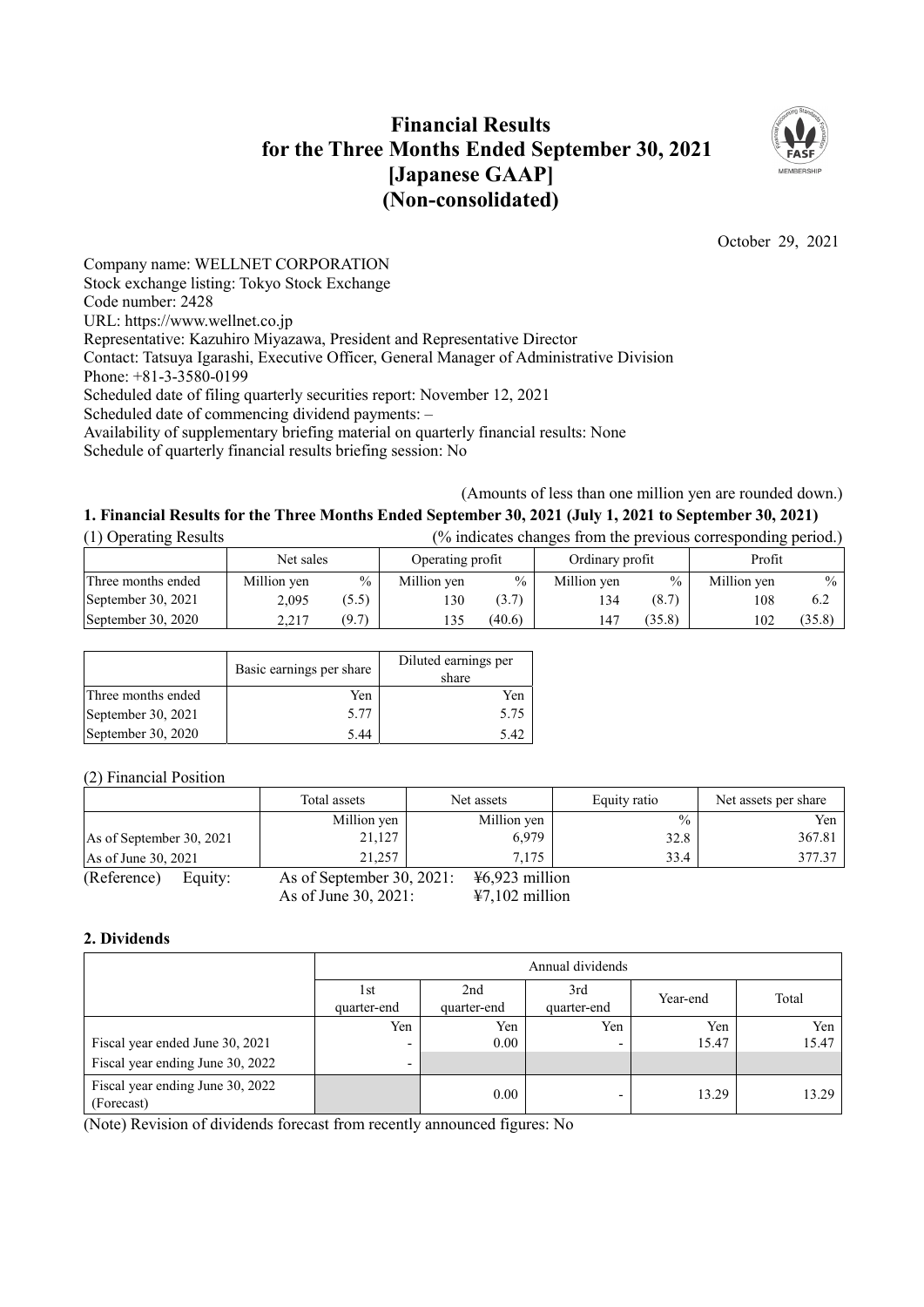## **3. Financial Results Forecast for the Fiscal Year Ending June 30, 2022 (July 1, 2021 to June 30, 2022)**

| $\%$<br>$\%$<br>Million yen<br>Million yen<br>Million yen                                      |      |
|------------------------------------------------------------------------------------------------|------|
|                                                                                                | $\%$ |
| First half<br>$\overline{\phantom{0}}$<br>$\overline{\phantom{0}}$<br>$\overline{\phantom{0}}$ |      |
| Full year<br>730<br>730<br>9.600<br>$\overline{\phantom{0}}$                                   |      |

(% indicates changes from the previous corresponding period.)

|            | Profit      |      | Basic earnings per share |
|------------|-------------|------|--------------------------|
|            | Million yen | $\%$ | Yen                      |
| First half |             | -    |                          |
| Full year  | 500         | -    | 26.56                    |

(Notes)

- 1. This forecast is based on the expectation that the movement of people, especially in Japan, will recover to a certain degree due to the increased level of vaccination, and will be greatly affected by the degree of recovery. The Company does not currently anticipate any extraordinary loss related to the handling of the former Sapporo office building or extraordinary loss related to the valuation of investment securities at this point in time. The Company will promptly announce any significant events that should be disclosed.
- 2. The Company has applied the "Accounting Standard for Revenue Recognition" (ASBJ Statement No. 29) and relevant ASBJ regulations from the beginning of the fiscal year ending June 30, 2022. Therefore, the financial results forecast above represents the amounts calculated by applying the said accounting standard and relevant regulations, and does not include year-on-year changes.

## **\* Notes:**

- (1) Adoption of special accounting procedures for preparing quarterly financial statements: No
- (2) Changes in accounting policies, changes in accounting estimates and retrospective restatement
	- 1) Changes in accounting policies due to the revision of accounting standards: Yes
	- 2) Changes in accounting policies other than 1) above: No
	- 3) Changes in accounting estimates: No
	- 4) Retrospective restatement: No

(Note) For more details, please refer to "Changes in accounting policies, (3) Notes to Financial Statements, 2. Financial Statements and Significant Notes" on page 7 of the attached materials.

## (3) Total number of issued shares (common shares)

- 1) Total number of issued shares at the end of the period (including treasury shares): As of September 30, 2021: 19,400,000 shares As of June 30, 2021: 19,400,000 shares
- 2) Total number of treasury shares at the end of the period: As of September 30, 2021: 577,865 shares As of June 30, 2021: 577,865 shares
- 3) Average number of shares during the period: Three months ended September 30, 2021: 18,822,135 shares Three months ended September 30, 2020: 18,801,976 shares
- \* These financial results are outside the scope of quarterly review procedures by a certified public accountant or an audit corporation.

\* Explanation of the proper use of financial results forecast and other notes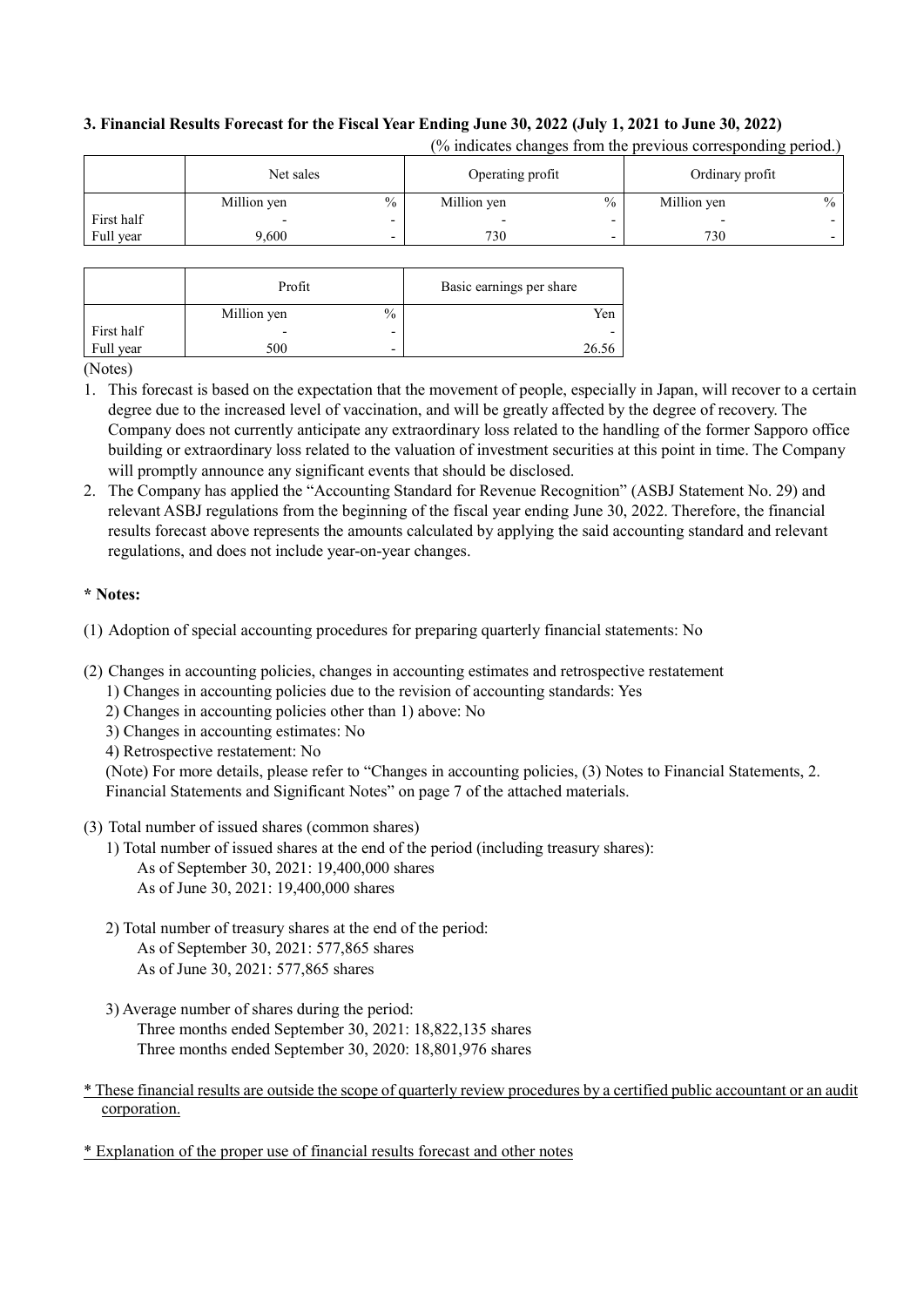The financial results forecast and dividends forecast above are based on certain assumptions judged to be reasonable based on information available to the Company at the time of the announcement of this document. Actual business performance and dividends may differ from the forecasts due to various factors that may arise in the future.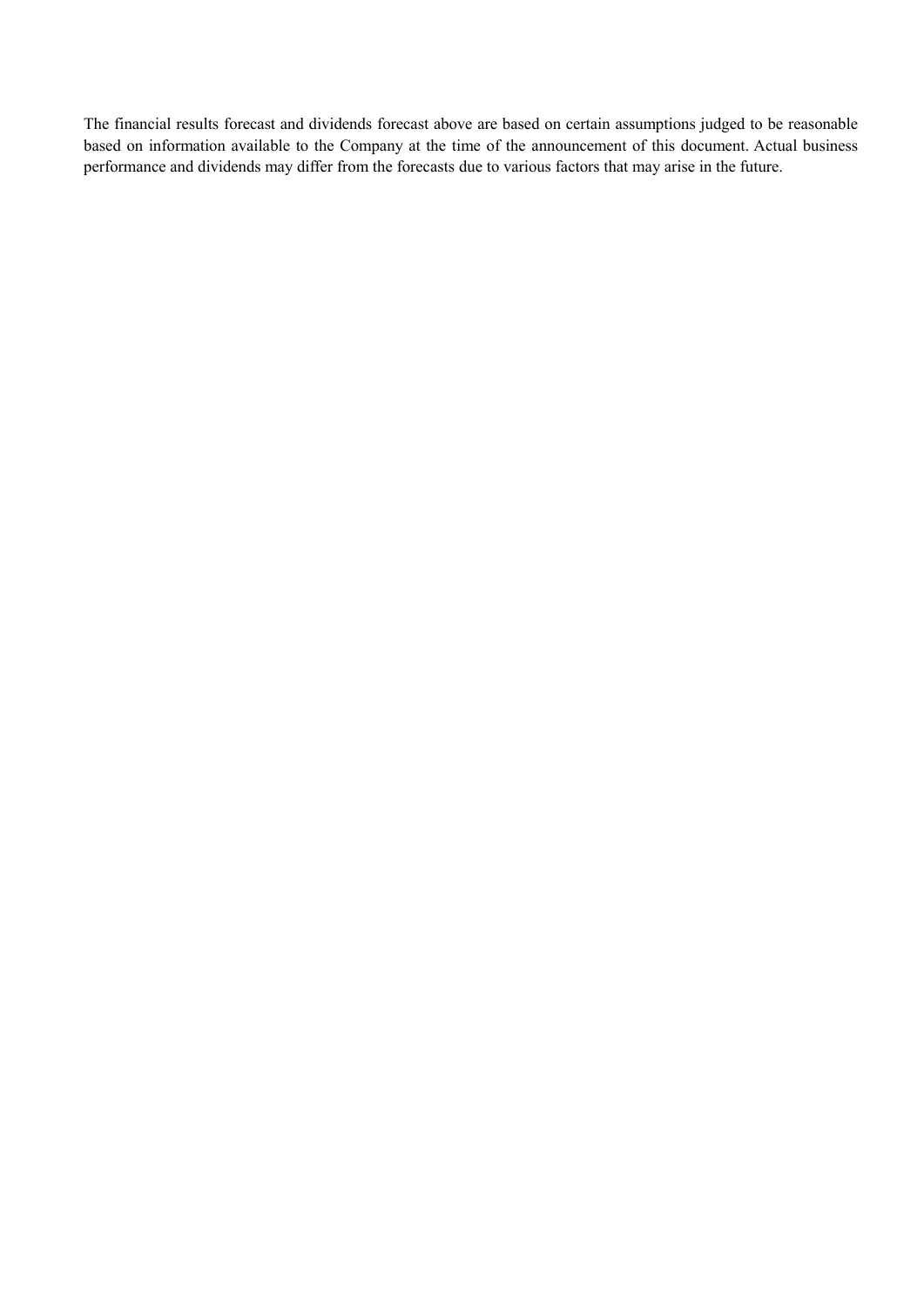## Table of Contents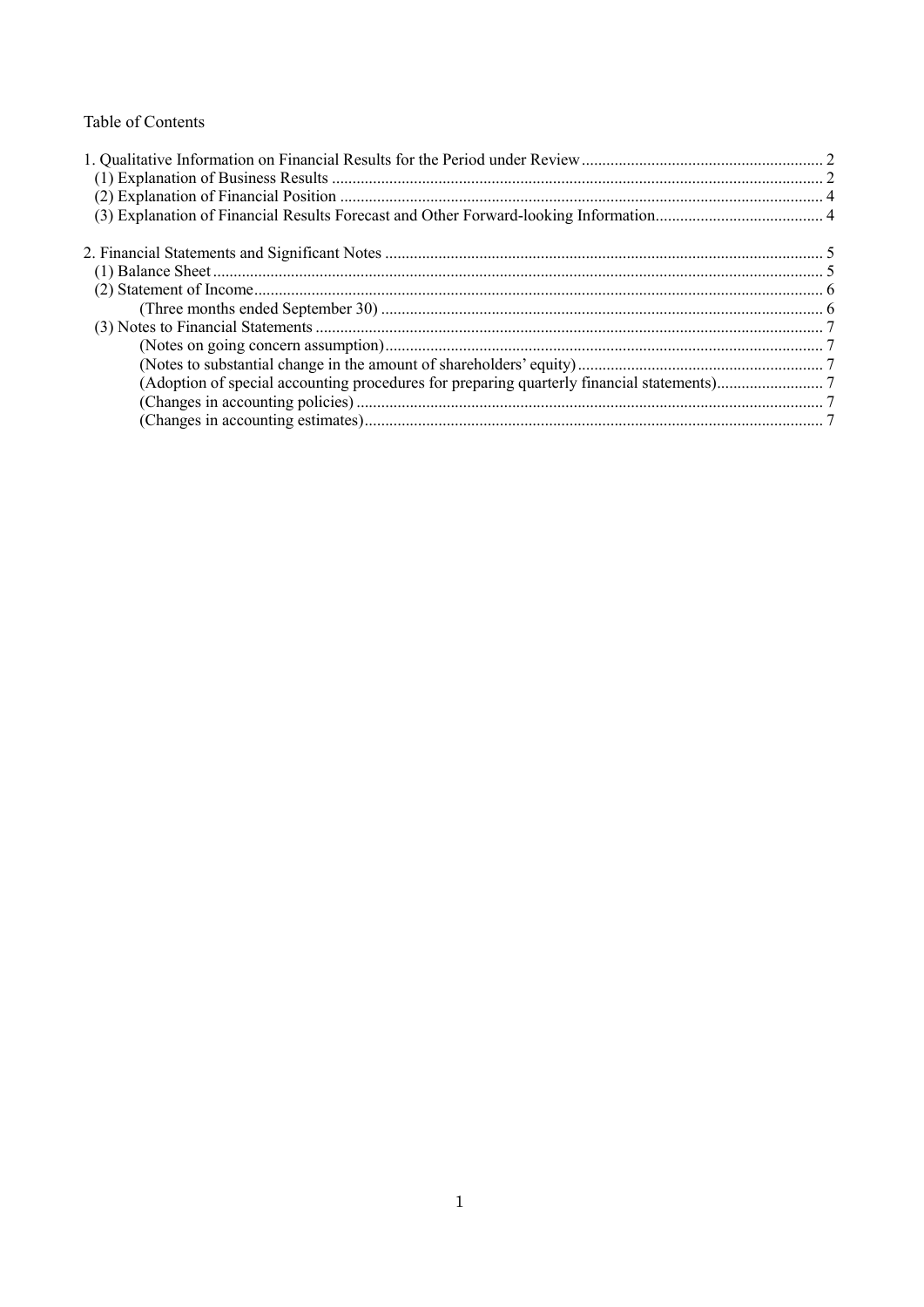## 1. Qualitative Information on Financial Results for the Period under Review

#### (1) Explanation of Business Results

#### 1) Analysis of Business Results

During the three months of the fiscal year under review (July 1, 2021 to September 30, 2021), the Japanese economy continued to be affected by the prolonged effects of the novel coronavirus disease (COVID-19), with the declaration of a state of emergency and significant restrictions on social and economic activities. The impact of the COVID-19 on the economy remained unpredictable.

In the non-face-to-face payment market, the Company's business domain, there has been a sharp decline in inbound and domestic travel demand, and the impact on transportation-related businesses such as airlines, buses, and railroads, especially during the summer vacation period, which is essentially the peak season, has been devastating. The Company is also working to expand sales of new products such as *ekaiin.com* and to reduce costs by relocating and consolidating administrative departments to the Sapporo head office, but we believe that it will take a certain amount of time to recover to the level before the spread of COVID-19.

At the same time, DX (Digital Transformation) is being actively promoted in a wide variety of industries and business categories, and the awareness and consumption behavior of individual consumers are also changing. In this context, the provision of services and purchase of products through non-face-to-face and non-contact means is increasing, and IT is playing an increasingly important role in society. In the midst of this paradigm shift, the Company has been promoting services such as "Response to the age of electronic money" and "Promotion of Bus IT Promotion Solution Project and the MaaS Business" as priority measures, with "paperless" and "cashless" as the keywords, and aiming to provide a lifestyle-based fin-tech platform in this context.

With respect to business results for the three months ended September 30, 2021, the Company reported net sales of ¥2,095 million (down 5.5% year on year), operating profit of ¥130 million (down 3.7% year on year), ordinary profit of ¥134 million (down 8.7% year on year) and profit of ¥108 million (up 6.2% year on year).

#### 2) Changes in Environment Surrounding the Company and Response Strategy

The non-face-to-face settlement market, the Company's business domain, is expected to continue achieving a certain level of growth in the future, and we are promoting cloud service collaboration with content service providers, etc. for systems promoting going paperless and for settlements systems.

A. "Smartphone payment service," *Shiharai-Hisho* during shift to paperless and cashless

We expect that the *Shiharai-Hisho* service, which carries out payments via smartphone and has already been introduced at eight electric power companies, will accelerate the shift to paperless for invoicing, such as by Chubu Electric Power Co., Inc. commencing SMS (short message service) based electronic invoicing, which is the first in the electric power industry, in April 2020.

In addition, the number of local taxation and public utility charges payments that can be made using the *Shiharai-Hisho* service is increasing, especially in areas where there are many affiliated banks, and in the bus and railway industry, the number of routes on which customers can use *Shiharai-Hisho* to pay for smartphone commuter passes and coupon tickets, where the Company is promoting DX, is also increasing.

In February 2021, we released *ekaiin.com*, a membership management system that enables electronic billing and payment of various expenses using the *Shiharai-Hisho* service and credit cards in the area of membership management, which has not been digitized in the past. We are also working on the development of new and enhanced functions for *Shiharai-Hisho*, which will enable safe and secure non-stop payment (service name: *Omakase Shiharai*), a step up from the current one-stop payment system.

On the other hand, we have completed alliances with 36 banks, including Sumitomo Mitsui Banking Corporation and Japan Post Bank Co., Ltd. However, after a series of large-scale incidents of unauthorized use of fund transfer agent accounts connected with several banks, the Company has frozen the use of some of these banks and is working to resume operations with them after implementing security measures related to identity verification. As of October 29, 2021, the number of available banks has recovered to 12, and we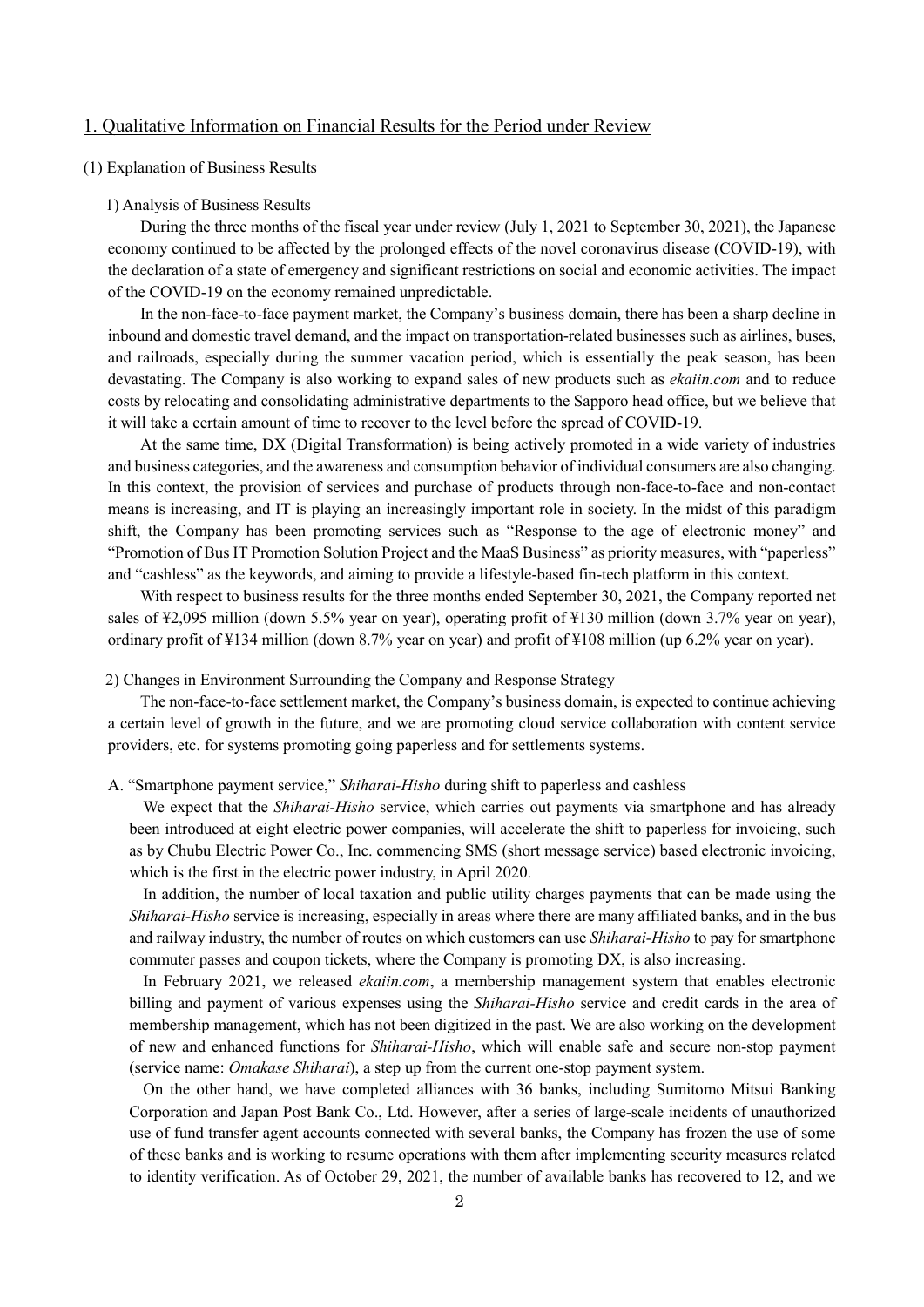will continue our efforts to increase this number.

#### B. Driving forward our Bus IT Promotion Project

Launched in August 2016, *Bus Mori!* has been expanded to handle more than 370 routes, including smartphone tickets, smartphone coupon tickets, smartphone commuter passes, smartphone free passes, and discount passes. Despite the decline in demand during the COVID-19 pandemic, we have been capturing demand for smartphone commuter tickets and coupon tickets, which are often used for daily routes, for the future. The Company is continuously promoting the additional development of functions for *ALTAIR triple star*, a MaaS cloud service for the public transportation industry.

*ALTAIR triple star* is an all-in-one total service ticket sales system that aims to automate a series of operations, from bus seat inventory management, reservation and purchase acceptance, ticket issuance and lifecycle management, to sales information aggregation and inter-operator settlement processing.

*DohNa!!*, a MaaS service that enables inter-boarding of Hakodate's trams, buses and railroads, was launched in January 2020. Since then, the use of the service has been expanded to include excursion tickets, and the service will commence in the Sendai City MaaS project in October 2021. *Bus Mori!* and *ALTAIR triple star*, non-contact ticket sale services, are showing promise as countermeasures against the spread of COVID-19 infection. We will continue to develop these services going forward as a "total cloud service" to promote DX in the transportation industry.

C. Current status of WELLNET's key product, Multi Payment Services

Multi Payment Services are expected to have the potential to grow in the area of non-face-to-face payments. Various operators have been adopting the Company's payment services for over 30 years, and the Company will continue to meet the needs for greater convenience of both operators and customers as we shift to smartphone-centric settlement.

#### D. Activities contributing to local communities and SDGs

As part of our social contribution, we are providing support to many students through our WELLNET Scholarship, established to help financially struggling students at colleges of technology in Hokkaido. Many letters of gratitude were received from these students, which motivated our employees. Although many students across Japan were affected by COVID-19 in the fiscal year 2020, there were no students who dropped out due to financial difficulties at the four colleges of technology in Hokkaido as a result of our support. We will continue these activities moving forward.

In addition, Sapporo City aims to become a sustainable city with a good living environment based on the revised Building Energy Conservation Law, and has established the Comprehensive Assessment System for Building Environmental Efficiency in Sapporo (CASBEE Sapporo) with the aim of spreading and promoting environmentally efficient buildings. Our new Sapporo head office, which was completed in June 2021, has already received the A rank under CASBEE Sapporo.

Furthermore, with the completion of the new Sapporo head office, we are aiming to obtain the platinum rank of WELL certification through office design and operation that consider the health and working environment of our employees. The WELL Certification is an initiative that began in 2014 in the U.S. to evaluate and certify spaces including buildings and offices from the standpoint of human health. It is a cutting edge initiative in Japan, with only a few cases registered. This initiative represents an investment in the Company's most important asset, our employees, and we also believe that it will lead to increased corporate value in the form of increased productivity, and workstyle reforms.

#### E. Performance forecast and shareholder returns

The performance forecast is as presented in "3. Financial Results Forecast for the Fiscal Year Ending June 30, 2022 (July 1, 2021 to June 30, 2022)" in summary information. In addition, out of consideration for our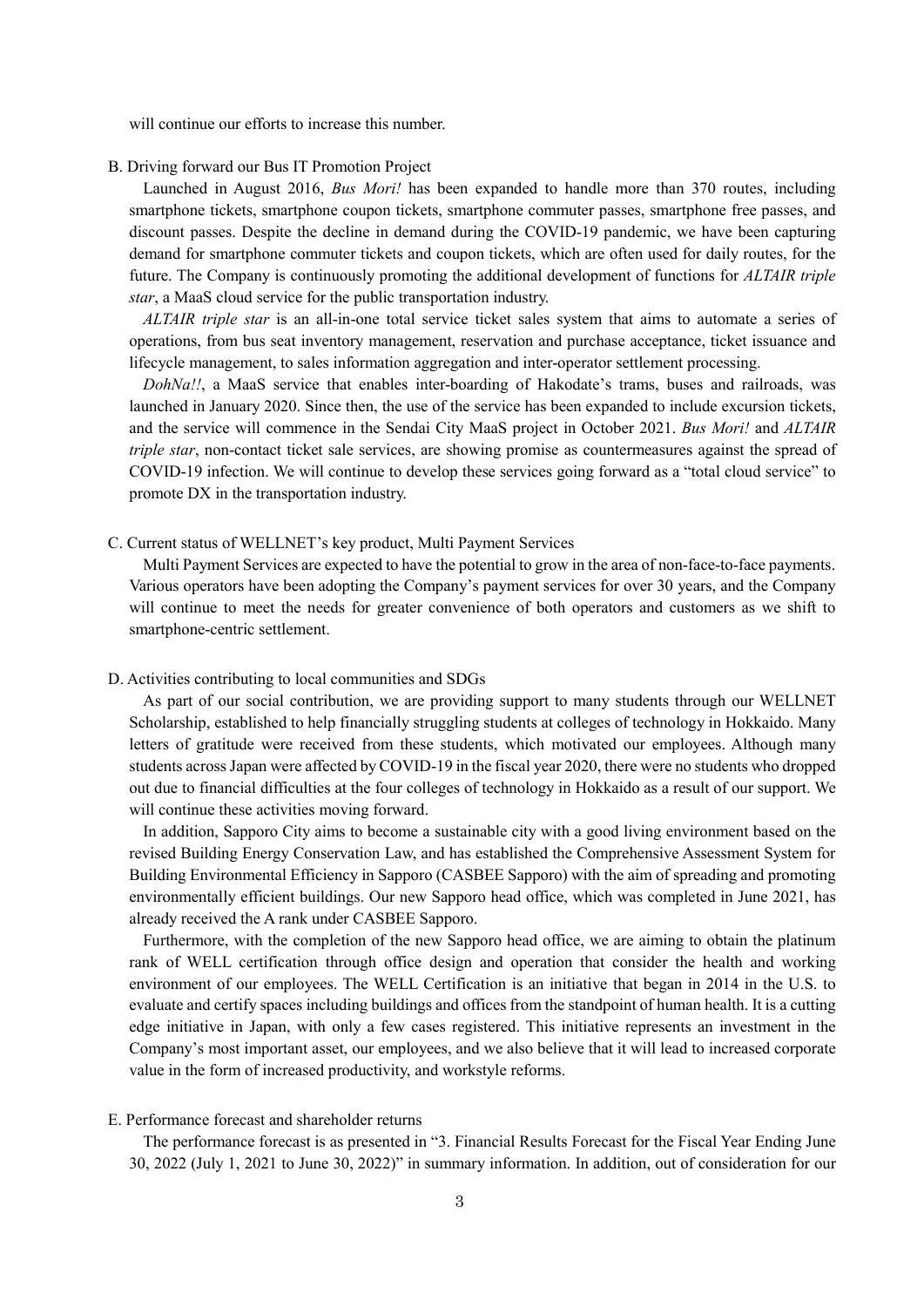shareholders, we plan for the dividend payout ratio to be 50% or more.

(2) Explanation of Financial Position

Total assets as of September 30, 2021 stood at ¥21,127 million. Current assets were ¥13,979 million. This mainly comprises cash and deposits of ¥10,416 million. Cash and deposits include ¥8,403 million of receiving agency deposits in money collection business, which is the money kept temporarily by the Company up to the predetermined date of transfer to operators in the following month. Non-current assets amounted to ¥7,148 million. This mainly comprises property, plant and equipment of ¥4,316 million, intangible assets of ¥705 million, and investments and other assets of ¥2,126 million.

(Reference) Cash and deposits, net (net balance of cash and deposits after offsetting receiving agency deposits related to money collection business)

|                                      |                     | (Thousands of yen)       |
|--------------------------------------|---------------------|--------------------------|
|                                      | As of June 30, 2021 | As of September 30, 2021 |
| (A) Cash and deposits                | 10,503,958          | 10,416,412               |
| (B) Receiving agency deposits        | 8,349,597           | 8,403,981                |
| $(A)$ - $(B)$ Cash and deposits, net | 2,154,360           | 2,012,430                |

Meanwhile, total liabilities amounted to ¥14,148 million. This mainly comprises receiving agency deposits of ¥8,403 million.

Total net assets amounted to ¥6,979 million. This mainly comprises shareholders' equity of ¥6,920 million.

(3) Explanation of Financial Results Forecast and Other Forward-looking Information

No changes have been made to the financial results forecast for the fiscal year ending June 30, 2022 from the forecast announced on August 17, 2021.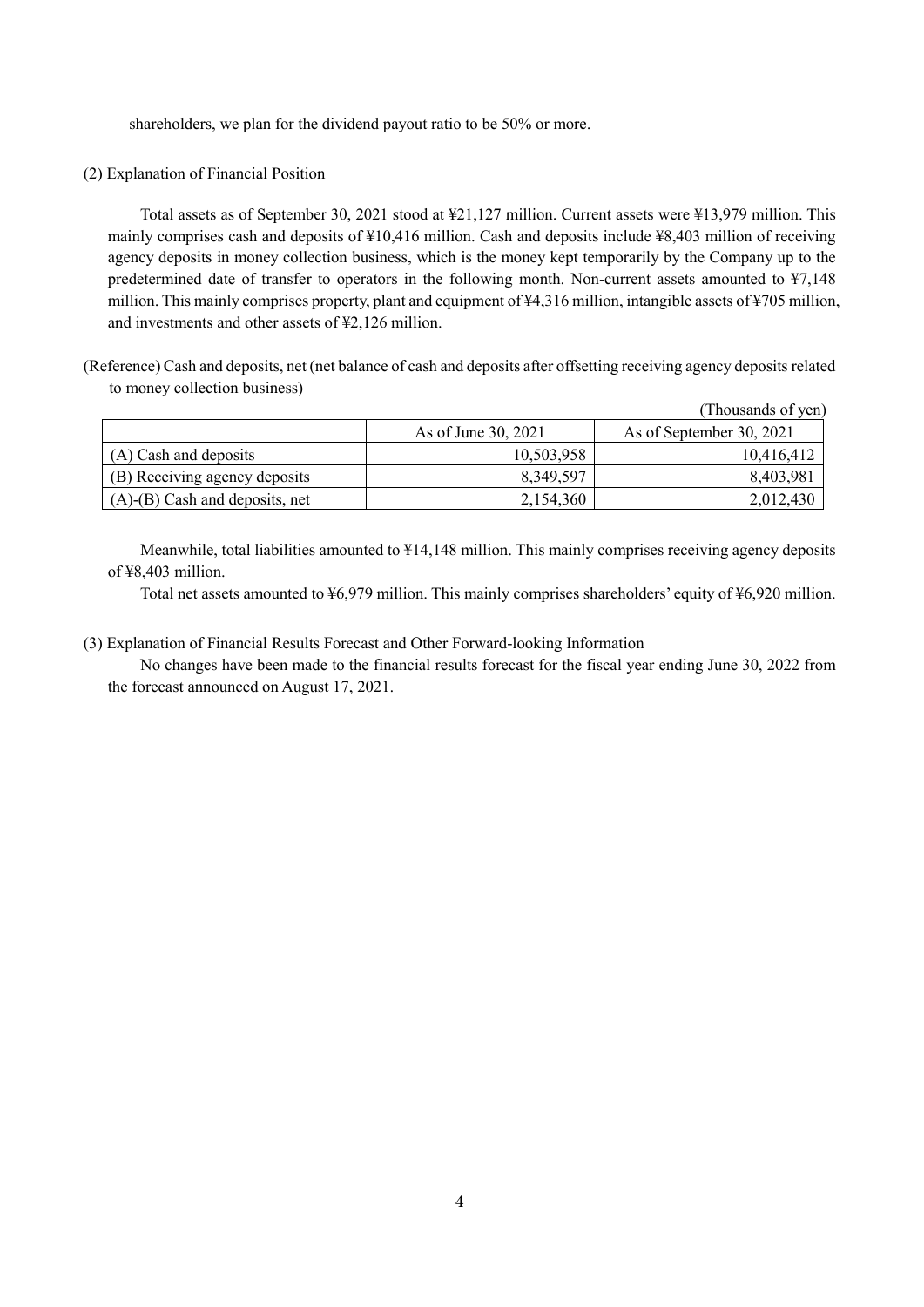## 2. Financial Statements and Significant Notes

(1) Balance Sheet

|                                                       |                     | (Thousands of yen)       |
|-------------------------------------------------------|---------------------|--------------------------|
|                                                       | As of June 30, 2021 | As of September 30, 2021 |
| Assets                                                |                     |                          |
| Current assets                                        |                     |                          |
| Cash and deposits                                     | 10,503,958          | 10,416,412               |
| Accounts receivable - trade                           | 480,070             | 510,113                  |
| Merchandise                                           | 2,156               | 4,694                    |
| Work in process                                       | 9,456               |                          |
| Supplies                                              | 280                 | 420                      |
| Deposits paid                                         | 2,124,080           | 2,255,780                |
| Other                                                 | 914,215             | 792,174                  |
| Total current assets                                  | 14,034,219          | 13,979,595               |
| Non-current assets                                    |                     |                          |
| Property, plant and equipment                         | 4,347,788           | 4,316,034                |
| Intangible assets                                     | 733,326             | 705,451                  |
| Investments and other assets                          | 2,142,134           | 2,126,691                |
| Total non-current assets                              | 7,223,249           | 7,148,177                |
| Total assets                                          | 21,257,468          | 21,127,773               |
| Liabilities                                           |                     |                          |
| Current liabilities                                   |                     |                          |
| Accounts payable - trade                              | 423,282             | 417,118                  |
| Deposits received                                     | 2,457,239           | 2,543,720                |
| Current portion of long-term borrowings               | 100,000             | 100,000                  |
| Receiving agency deposits                             | 8,349,597           | 8,403,981                |
| Income taxes payable                                  | 70,502              | 54,567                   |
| Provision for bonuses                                 |                     | 39,967                   |
| Provision for point card certificates                 | 38                  | 624                      |
| Other                                                 | 559,637             | 491,764                  |
| Total current liabilities                             | 11,960,298          | 12,051,744               |
| Non-current liabilities                               |                     |                          |
| Long-term borrowings                                  | 1,900,000           | 1,875,000                |
| Provision for share-based remuneration                | 66,758              | 64,629                   |
| Asset retirement obligations                          | 10,851              | 10,858                   |
| Long-term accounts payable - other                    | 119,007             | 119,007                  |
| Other                                                 | 24,773              | 27,153                   |
| Total non-current liabilities                         |                     | 2,096,648                |
| <b>Total liabilities</b>                              | 2,121,390           |                          |
|                                                       | 14,081,688          | 14, 148, 393             |
| Net assets                                            |                     |                          |
| Shareholders' equity                                  |                     |                          |
| Share capital                                         | 667,782             | 667,782                  |
| Capital surplus                                       | 3,509,216           | 3,509,216                |
| Retained earnings                                     | 3,685,522           | 3,507,778                |
| Treasury shares                                       | (764, 630)          | (764, 630)               |
| Total shareholders' equity                            | 7,097,891           | 6,920,147                |
| Valuation and translation adjustments                 |                     |                          |
| Valuation difference on available-for-sale securities | 4,995               | 2,887                    |
| Total valuation and translation adjustments           | 4,995               | 2,887                    |
| Share acquisition rights                              | 72,892              | 56,345                   |
| Total net assets                                      | 7,175,779           | 6,979,379                |
| Total liabilities and net assets                      | 21,257,468          | 21,127,773               |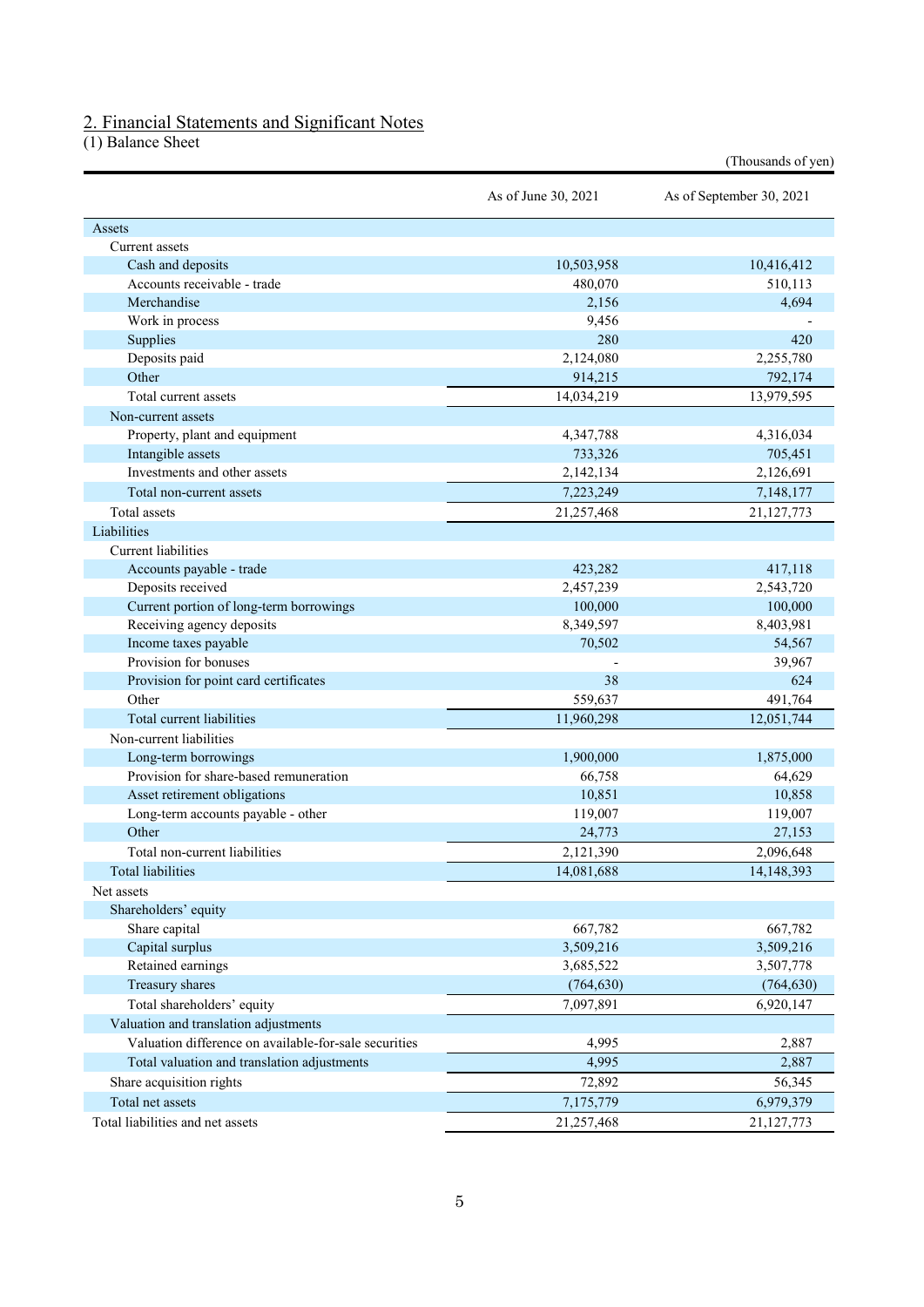## (2) Statement of Income

(Three months ended September 30)

|                                                |                                                  | (Thousands of yen)                               |
|------------------------------------------------|--------------------------------------------------|--------------------------------------------------|
|                                                | For the three months ended<br>September 30, 2020 | For the three months ended<br>September 30, 2021 |
| Net sales                                      | 2,217,879                                        | 2,095,168                                        |
| Cost of sales                                  | 1,887,519                                        | 1,777,072                                        |
| Gross profit                                   | 330,360                                          | 318,096                                          |
| Selling, general and administrative expenses   | 194,694                                          | 187,426                                          |
| Operating profit                               | 135,665                                          | 130,669                                          |
| Non-operating income                           |                                                  |                                                  |
| Interest income                                | 66                                               | 521                                              |
| Gain on investments in investment partnerships | 8,964                                            | 499                                              |
| Gain on forfeiture of unclaimed dividends      | 1,645                                            |                                                  |
| Rental income                                  | 772                                              | 772                                              |
| Subsidy income                                 |                                                  | 3,705                                            |
| Other                                          | 947                                              | 1,209                                            |
| Total non-operating income                     | 12,396                                           | 6,708                                            |
| Non-operating expenses                         |                                                  |                                                  |
| Interest expenses                              | 417                                              | 1,008                                            |
| Foreign exchange losses                        |                                                  | 1,591                                            |
| Total non-operating expenses                   | 417                                              | 2,600                                            |
| Ordinary profit                                | 147,644                                          | 134,778                                          |
| Extraordinary income                           |                                                  |                                                  |
| Gain on reversal of share acquisition rights   |                                                  | 16.547                                           |
| Total extraordinary income                     |                                                  | 16,547                                           |
| Profit before income taxes                     | 147,644                                          | 151,325                                          |
| Income taxes - current                         | 43,628                                           | 47,266                                           |
| Income taxes - deferred                        | 1,831                                            | (4, 483)                                         |
| Total income taxes                             | 45,459                                           | 42,783                                           |
| Profit                                         | 102.184                                          | 108.542                                          |